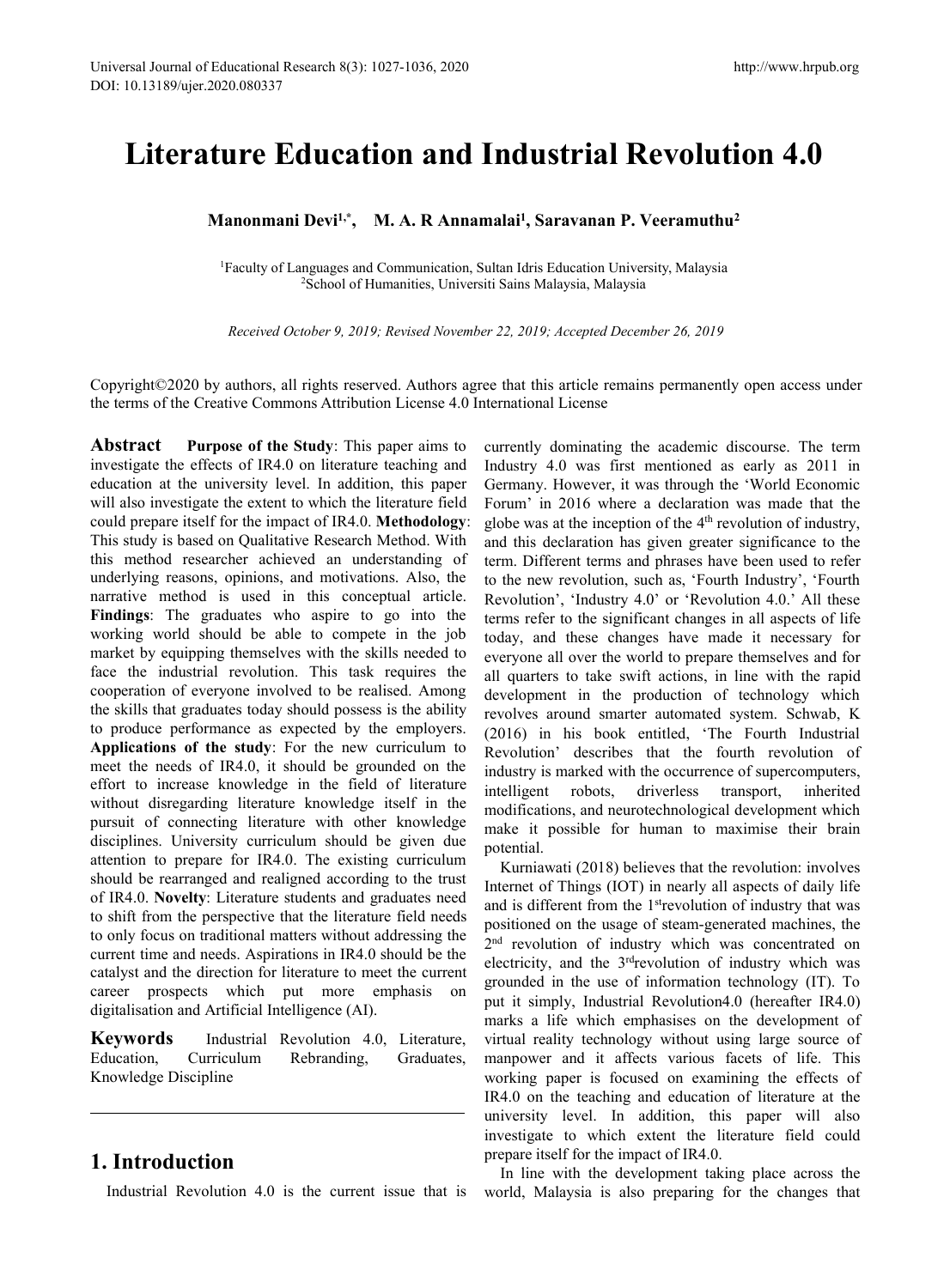have resulted from the development of IR4.0. During the 2018 Budget presentation, the former Prime Minister of the country, Malaysia reported, IR4.0 has become an important reference and focus of the country (Mohamad, 2018). This statement has shown to us that Malaysia accepts and understands that IR4.0 is now happening across the world and that it presents modern challenges to every sector of the country.Thus, the shift in the country must reflect the changes in the digital transformation so Malaysia could remain competitive and relevant in the 21st century.

The emergence of IR4.0 is a latest development which has a direct impact on many sectors, especially the Institutions of Higher Learning (IHL). Higher education is an important sector that must be given due attention as it is strongly related to the country's economic sector. If the education sector is not aligned and does not equip itself to meet the current changes, our country will be left behind, and this will leave lasting impacts on the country and the society. As one of the most important institutions, IHL especially the Public Institute of Higher Learning holds a heavy responsibility to generate quality human capital to fulfil the demand for the nation's workforce which is now more inclined towards high-skilled human resources. As such an important institution, how far has the IHL in the country equipped itself to meet the changing needs?

Due to the changes resulting from the development and progress of the education system in the country, universities have begun to place special focus on the requirements of the industrial sector which will absorb the product of the university education. The shift in IR4.0 has indirectly made human life more complicated and characterised by the element of competitiveness. Without this preparation, graduates would not be able to fulfil the needs of the modern era. As a result, the application of modern technology, information control and the introduction to modern communication apart from increasing use of smart devices have become a reality which must not be put aside. Therefore, in order to face the challenges of IR4.0, IHL must be better prepared to step out of their comfort zone and routine. This begs the question on whether IHL could meet the changing needs. Morshidi and Wan (2018) aptly describe this situation as follows:

"Universities around the world are experiencing a major identity crisis, and are going through a re-assessment of their roles and functions in the current and future higher education landscapes, especially with respect to their influences and impact on societal changes." "Must be in inverted commas"

Today, the universities must adapt to the changes in needs. The reality which must be accepted is the bigger inclination and focus towards the knowledge of Science and Technology. This can be seen clearly when the educational policies in Malaysia in the recent few years have prioritised STEM courses - Science, Technology, Engineering and Mathematics. Muhammad Husni (2018) believes that although IR4.0 promises positive impacts in the field of science and technology, we need to realise that the unity of mind also encompasses morality and, in this context, Malaysia is still at an early stage. Thus, it is recommended that while in the process of strengthening physical and spiritual intelligence (Dzulkifli, 2017) as required by IR4.0, we should also emphasise on the 'revolution of values' (Sabri, 2017). Siti Hajar et al. (2017) voice concerns about this trend as when STEM is considered prestigious, 'humanities courses seem to have become weak and neglected'. This is worsened when certain quarters attempt to relate the relevance of humanities disciplines and literature courses to the society especially for the current and future employment. This uncertainty concerning the field of humanities and literature in the context of employment opportunities has always plagued the topics in world discussion (World Economic Forum, 2016). There is even "a stigma that only science-related courses are useful to be studied" (Siti Hajar et al., 2017). Chandra Muzaffar (1998) in Osman Bakar  $(2001)$  viewed this reality as a result of globalisation which has misguided higher learning institutes to prioritise courses on management and technical knowledge and neglecting courses on humanities and social studies.

Formal education has become a benchmark in the criteria for hiring workers in this modern era. As such, in the world of education today, job opportunities are the measurement benchmarks for the value of any field in education. Thus, education is considered as one of the processes that moulds and mobilises the human workforce. Education is also believed to be a long-term investment in fulfilling the demand for skilled workforce in a society (Noor Rahamah, 2006). Any loophole in formal education could potentially jeopardise the training and human capital of a nation. Therefore, education must be carefully planned. IR4.0 is transforming the world at a rapid pace and it also changes the requirements of workforce. Thus, public universities today have begun to tailor their courses to realise the requirements of the industry. This situation has affected the courses which are viewed as unable to provide clear job prospects for the graduates. One of the affected fields is literature studies.

Certain quarters have questioned the relevance of literature studies at the level of higher education, making the situation worse. An article posted on the website Afterschool.my on September 19,2016 listed six reasons for students to choose the arts stream at school and university (Afterschool, 2018). According to the article, there are many course options in universities for arts stream students; this stream is the best option for "slow-learners"; the costs are cheaper, students can complete their study quickly, a lot of reference materials are available in students' mother tongue, the career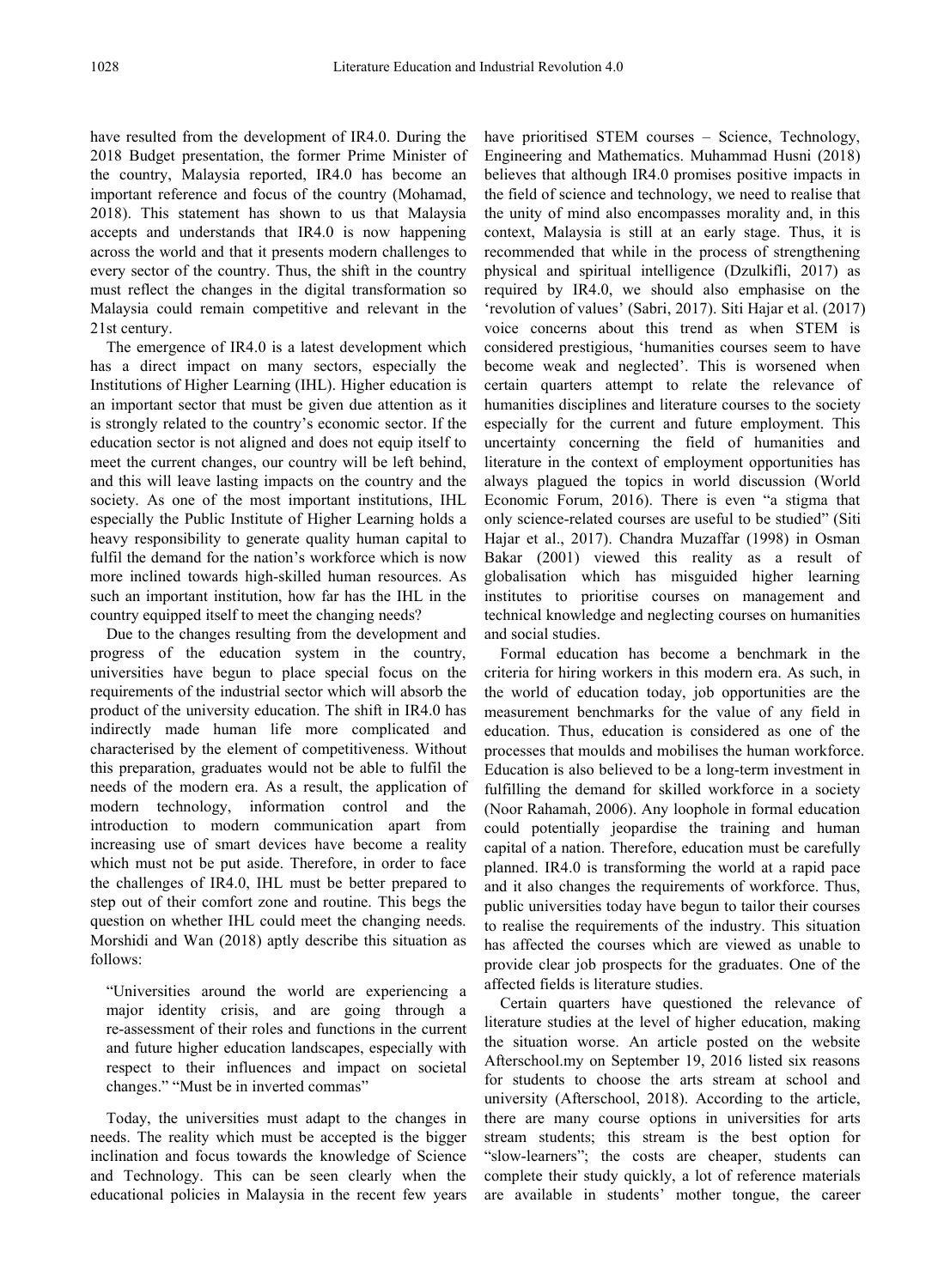potentials are non-conventional and lastly, the arts stream could pave the way for one to become a leader. Although these six reasons are supposed to lift the choice of going into the arts stream, they also seemed to be belittling the arts stream. This negative perception is also affecting literature studies at the school level.

Students who go into the arts stream are labelled as underachievers and this stream is deemed as only suitable for the weaker group of students. As a result, the field of inhigher education literature studies is facing great obstacles in the IR4.0 era. considered in Thus, this field needs to review its position to face the current challenges and to fulfil the unavoidable needs. The question is, what should universities do to ensure that the curriculum of literature studies is not neglected nor put aside during this time of obsession with science and technology? This is a point to ponder to ensure the sustainability of this field, so that it will not be made redundant due to the negative thoughts and perceptions that are currently permeating the job market in Malaysia. It is important that we do not just stand by, letting the field figure out its own place. Instead, necessary steps must be taken to empower this field to keep it from being continuously neglected in the current competitive world.

### **2. Literature Review**

The position and direction of literature in the time of Fourth IR4.0 has started and must go through changes. Given the current situation, the change should be based on the nine pillars of IR4.0. Through this effort, the field of literature could stay relevant. One of the pillars of IR4.0 is digital simulation. This pillar can be leveraged by literature courses. The steps to rebrand the literature curriculum have been taken, however the effectiveness of the implementation needs to be examined. In this context, the changes must include the content of the curriculum. Among the elements that should be emphasised are students' interpersonal skills, empowering information or knowledge of literature as well as appreciating the aesthetic values which are a core element of literature knowledge. For the curriculum to meet the needs of  $IR4.0$ , it should be grounded in the effort to increase knowledge of literature without neglecting literature knowledge itself in the pursuit of connecting itself with other knowledge disciplines.

The National Economic Action Council (EAC) has identified five factors which cause graduates difficulties to practices in education and training received by a graduate. enter the job market. These include lack of skills and working experience, gap among the requirements of the production and graduates' field of study, weak communicative skills particularly in English language, negative attitudes of certain graduates headed for jobs and unconsciousness about the presence of several job opportunities (Muhammad Hazrul, 2012). Additionally, the failure of the educational institutions constitutes the

quality of education, added with the quality of the faculty and the pedagogy in delivering academic programmes aligned with the market needs as well as the lack of career counselling provided for graduates, making the situation worse (Muhammad Hazrul, 2012).

An interesting study entitled, 'New Generation of Universities' was carried out by Laptevа and Efimov (2016). The researchers looked at the current vicissitudes institutes likeuniversities are the sense of transformation of socio-economic progress stagesas a feature of the post-industrial transformation. The activity-oriented, the societal oriented and the anthropological oriented are a set of categories which are the content of the society and university development phrases. This article traces out the four generations of universities which are very much related to the industrial stages such as, pre-industrial stage, industrial stage, post-industrial stage and cognitive phases. Also, it analyses the conversions from a single generation to another generation the researchers practice a model which can be termed as overcoming, positing and deployment. These are procedures of activity, institutional procedure, procedures of awareness and intellectual, and forms of pictures of the universe. Further, the study elaborates the main characteristic features of the upcoming university termed asUniversity4.0.

In another article, Kroh (2016) describes about the Industrial Revolution with its issues of socio-economic effects. The writer attacks the existing technocratic methods involved into tactical governmental files, and also emphasises that the social elements of the so called Industry4.0 are problematic. Moreover, the article is keenin comparing the ideologies of Karl Marx and the interpretations said by the British publicist named Paul Mason. Further, the article suggests that there should be substantial changes in the global economy and in all, there should be in favour of estimate in the economy and social level.

World Bank Report (2017) titled "Building a World-Class Higher Education System" concluded that there is often an increase in the rates of unemployment in Malaysia because there is a clear gap between the specific skills required in the job market and the quality of education and training offered at higher learning institutions. The mismatch is due to the supply-demand gaps between the fields of study, and imbalance between technical and generic skills and between theories and This report concludes that the main contributing factor for this situation is the disparity between fields of study with the needs of the working world.

There is no doubt that knowledgeable and skilled human capital is a main factor to drive a nation towards economic development. One of the efforts to realise this dream is through increasing the enrolment of students in public higher learning institutions in all fields and levels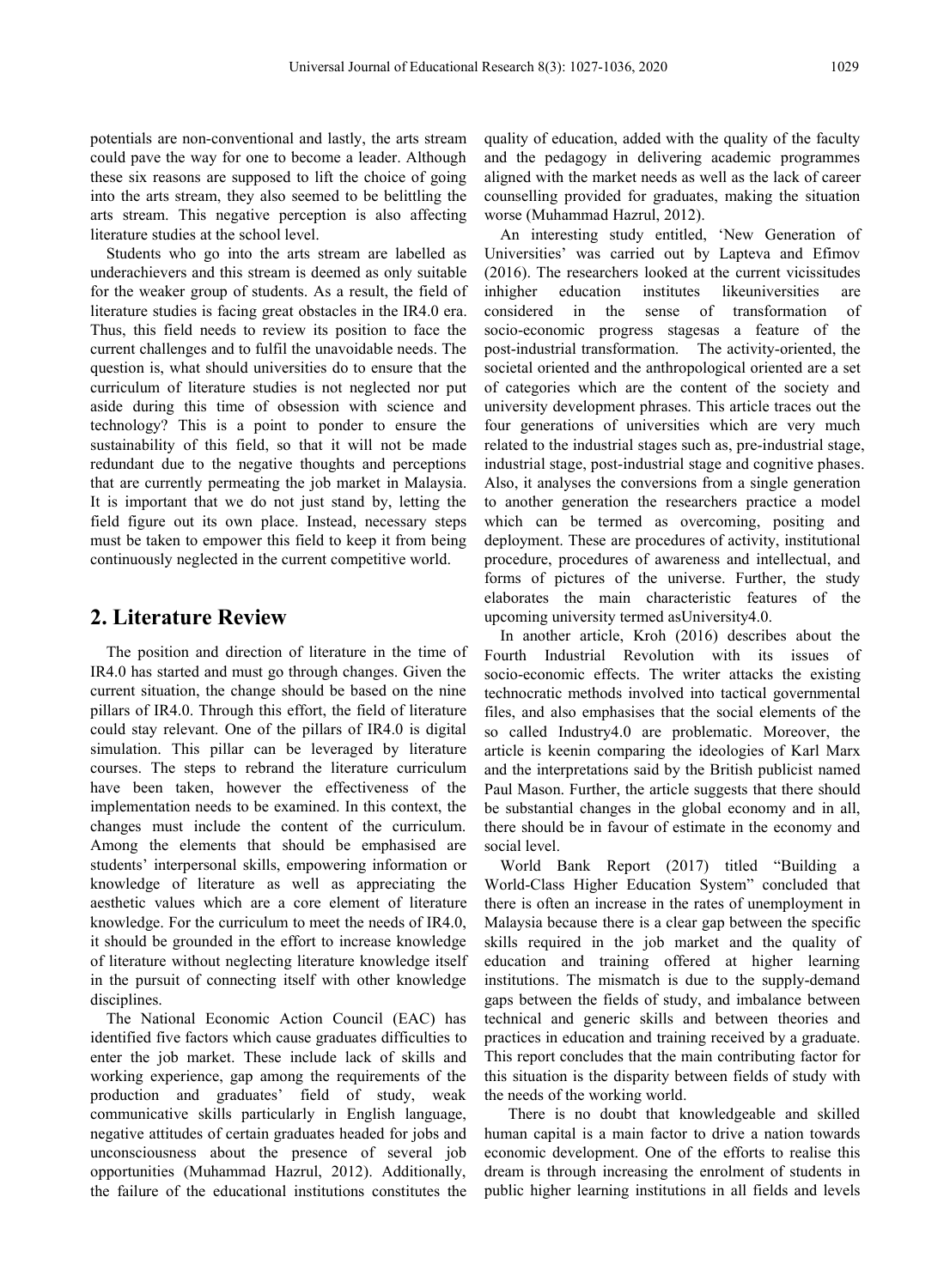of study. Statistics show that 613,659 graduates at the bachelor's degree level and 565,153 graduates at the diploma level have been produced in the period of five years between 2013 and 2017 (The Ministry of Higher Education website). In terms of employment status of all graduates between 2013 and 2017, 75.0 to 79.1 percent of graduates are employed (Ministry of Higher Education, page 9).

A study entitled, 'IOT and Industry 4.0: The Industrial New Revolution' was conducted by Okano (2017) to analyse the novelty of the theme Industry 4.0 related to IOT through a systematic review in the Web of knowledge base. This research studyis based on the qualitative approach of research. Also, the researcher used inductive method in which data were collected by logical reasoning. The concept of this research is bibliographic rather than experimental. The results of this study showed the institutions that investigated the theme and the researchers' network of human associations.

Another study entitled, 'Innovative ideas: Thailand 4.0 and the fourth industrial revolution Thailand  $4.0'$ , was conducted by Jones and Pimdee (2017). They examined the legacy of scheduled Thailand 1.0, 2.0, and 3.0. Also, the study identified the usage of the S-curve to explain the applications, educational purposes to fund Thailand 4.0, the plans of e-commerce, agroindustry and the smart farmers' scheme. Further, it focused on Thailand 4.0 through which one can know how to learn through unicorns, and about the next automotive generation. The study concluded by mentioning, Thailand 4.0 became a country for numerous new provoking and delightful ideas. The study also narrated that there is a lack of understanding about Thailand 4.0 and its new concepts and ideas.

Penprase (2018) conducted a study on, 'The impact on higher education in United States and around the global'. The objective of the study is based on the impact in higher education at the United States and the globe due to the industrial revolutions which took place earlier. The researcher evaluates the study with a new and modern instructional device called as STEM. This device has the capability to develop technical capacity in technologies and to develop project-centredsites. The researcher found that the societal changes in the IR4.0 will definitely necessitate higher education. The higher education is needed to develop high capacity of intercultural understanding. Also, it is necessary to place an education with standard liberal arts. This type of education will be provided with modifications to adapt the issues raised by IR4.0 technologies and their disruptions. Moreover, the researcher claims that an on-campus curriculum is required with necessary modifications. This curriculum will have a normal capacity to include innovative information and knowledge for the students, and also will have new and modern approaches to understand the digital advances from the Third Industrial Revolution.

Yet another paper entitled, 'Industrial revolution 4.0 and education' discussed the similar issue. It was published by Shahroom & Hussin (2018). They discussed about the future happenings of education system in the Industrial revolution 4.0 era. The researchers suggested for instructing the graduated students to learn with IR4.0 assisted work. In IR4.0, robot being an electronic human will assist people in some fields. In the field of education, it can provider elevant information and have the abilities to teach, but the robots cannot replace the teachers. IR4.0 is nearer to Education4.0. It focuses on educational advancement and skills development which makes future learning more ease. It also provides more information, produce virtual innovation and spreads worldwide quickly. Moreover, the present century necessities such as, advanced and development skills that are based on Artificial Intelligence are focussed. With the introduction of Artificial Intelligence numerous creative methods and innovative approaches will be developed to utilize educational innovation for upgrading future learning. Also, the requirement for instructors will be in high demand. It is essential to re-examine their ancient originations of instruction and learning. Moreover, it is must for the instructors to upgrade their teaching style and learning knowledge to withstand with the requirements of Education4.0.

In continuation to the Industrial revolution, Gleason (2018) wrote a book entitled, 'Higher education in the era of the fourth industrial revolution.' This research book mentions the dynamic contribution to understand one's essential elements of the unavoidable transformation that occurs in the field of higher education due to automation. It also explains the happenings that occur within the higher education system and the need of it's happening in the 'Fourth industrial revolution'. The era of the fourth industrial revolution appears to be at the great heightsin higher education throughout the globe. The benefits and the essential characteristic features of the fourth industrial revolution in education system are also provided.

Similarly, Sirůček (2018) wrote an article entitled, Europe 4.0 Vs Asia 4.0? This looked at how different continents and countries responded appropriately to new environments of development. The author concluded that the developments should never be deserted in the context of transferring knowledgeable experience from Asian countries to Europe and vice versa.The current situation of liberal democracy in advanced Western countries is far from fulfilling the requirements of the industrial era and agonisingly hampers developments in these countries by themselves.

The issue about employment in Malaysia has recently been mentioned by Datuk Seri Mohamed Azmin Ali, Minister of Economic Affairs;

"There is a mismatch between the job and market sectors today whereby seven out of 10 graduates took humanities courses when six out of 10 jobs require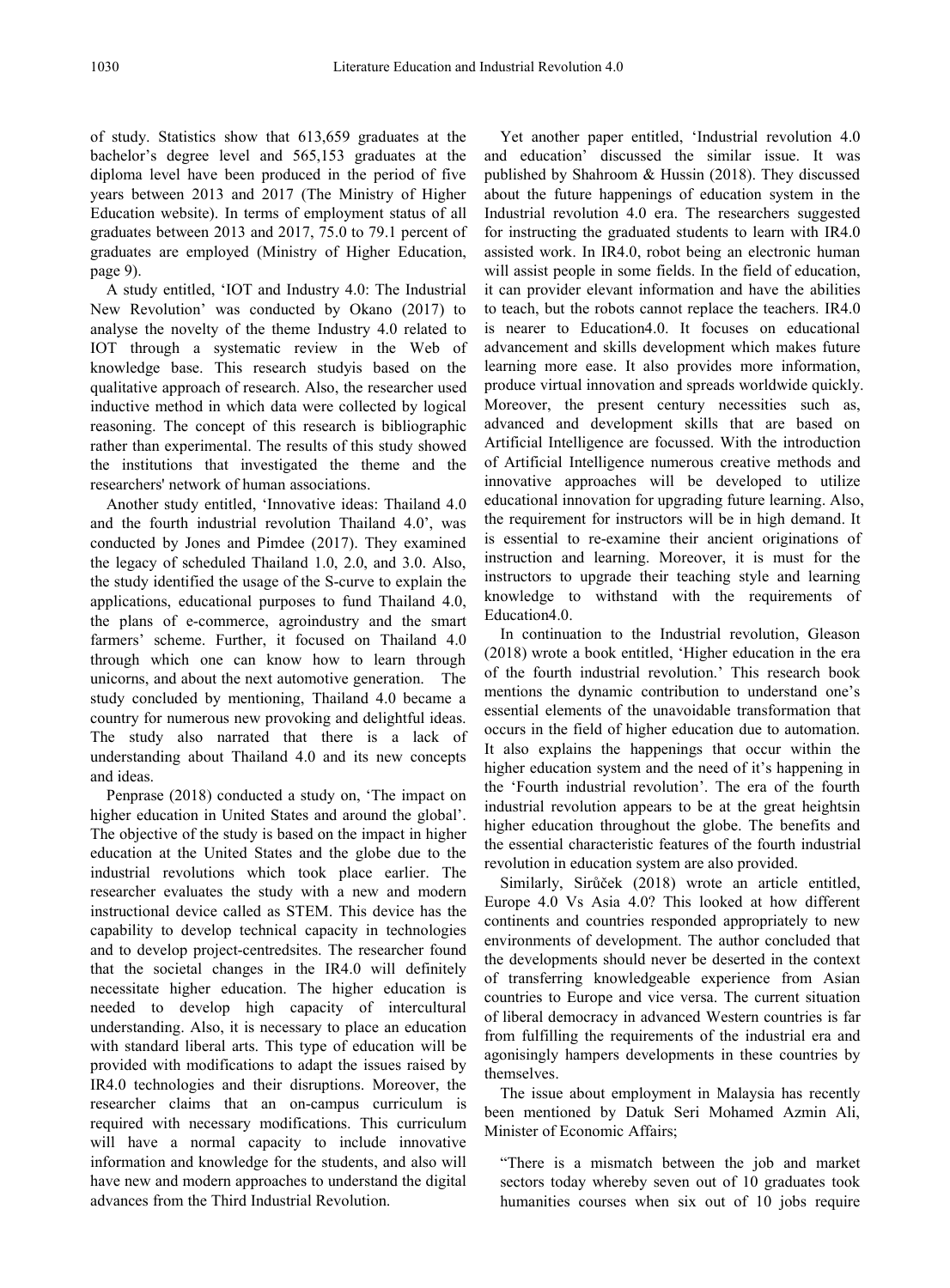those with technical and vocational qualifications," he said in a press conference for strategic discussion between the Ministry of Agriculture and Agro-Based Industry and Ministry of Economic Affairs (MEA) today."

### (Nina Farzuin, 2019)

Another article entitled, 'The Forth Industrial Revolution: New Paradigm of Society Development or Posthumanist Manifesto' was published by Kravchenko and Kyzymenko(2019). This study analysed the problems related to socio-philosophy, general philosophy and anthropology faced at the fourth industrial revolution. This article is a reply to the complicated prevailing theories, notions, principles and approaches and the theoretical conceptualization of the challenges that are faced due to the Fourth Industrial Revolution. The article also mentions about the challenges such as disembodiment, artificial intelligence and technological unemployment due to the Fourth Industrial Revolution. Moreover, the same challenges which allows the common people to speak about the catastrophe of the anthropological plans of the modern world of technology in terms of production, everyday life and physicality. Also, it describes about the possibilities of the theory of 'Post-humanism' for the analysis of human enhancement which are well established. Also, the probability of the moral belief that is responsible innovation which can be applied in the principles and approaches of a modern era in social practices are elaborated in this study.Another article by Muhammad (2019) entitled, 'Moral

Values and The Fourth Industrial Revolution' discusses the role of moral values in the era of the fourth industrial revolution. The religious teachings are a necessary way to strengthen and defend moral values among people; hence it should not be underrated. The researcher used qualitative research method to conduct this study. The data were collected through single interview method. The aims of the study are to find out whether moral values can save people from the influence of the fourth industrial revolution; to find out whether people are pleased only by fulfilling their materialistic needs, and to find out whether the national education curriculum related to moral values need to be changed in accordance with this modern era (industry 4.0). Two types of opinions were received from the respondents through interview method of data collection. The first one says the curriculum should be changed for some reasons; where as the second one says, the curriculum should not be changed but developed to some extent.

The demand for quality workforce has become more critical especially in this era of globalisation. To fulfil this demand, various efforts have been implemented and curriculum at the university level has been revamped to suit the needs of the job market. The efforts are focused on producing workforce with broad and deep knowledge, high order thinking skills as well as ability to use new

technology and materials optimally and to combine invention and innovation skills effectively. This reality has become a necessity for the job market in Malaysia. In line with the requirements and efforts to realise these objectives, graduates who have the academic qualifications which are required in certain sectors are given priorities by the employers. As a result, the focus of education today particularly at the tertiary level, is also inclined towards this direction. The focus towards graduate employability in the industry has become a main criterion. Thus, public universities today have begun to tailor their courses to realise the requirements of the industry. This situation has affected the courses which are viewed as unable to provide clear job prospects for the graduates. One of the affected fields is literature studies.

### **3. Research Objectives**

Current fast changing world has led to transformation in tertiary education to cater to the needs of industrial society. This is a new challenge and this paper intends to see the readiness of the literature field and the universities to face the IR 4.0 and how the IR 4.0 affects literature teaching and education at the university level. Therefore, the paper aims to investigate the effects of IR 4.0 and it will also investigate the extent to which the literature field could prepare itself for the impact of IR 4.0.

The researcher has focussed on the qualitative method of research for this study. As all know, there are different types of qualitative research methods in which six of them are commonly used and they are the phenomenological method, the ethnographic method, grounded theory method, case study method, historical method and the narrative method. Since this is a conceptual article, the researcher chose the narrative model to narrate the conceptual ideas. Also, this study explores the rebranding of literature curriculum in the higher educational intuitions. To achieve the objectives of the study, the researcher investigated the effects of IR4.0 and impact of IR4.0 in the field of literature. Finally, the researcher concluded with a recommendation that the existing curriculum in higher education institutions should be rearranged and realigned according to the trust of IR4.0.

### **4. Discussion**

The position and direction of literature in the time of IR4.0 has started and must go through changes. Given the current situation, the change should be based on the nine pillars of IR4.0. Through this effort, the field of literature could stay relevant. One of the pillars of IR4.0 is digital simulation. This pillar can be leveraged by literature courses. The steps to rebrand the literature curriculum have been taken, however the effectiveness of the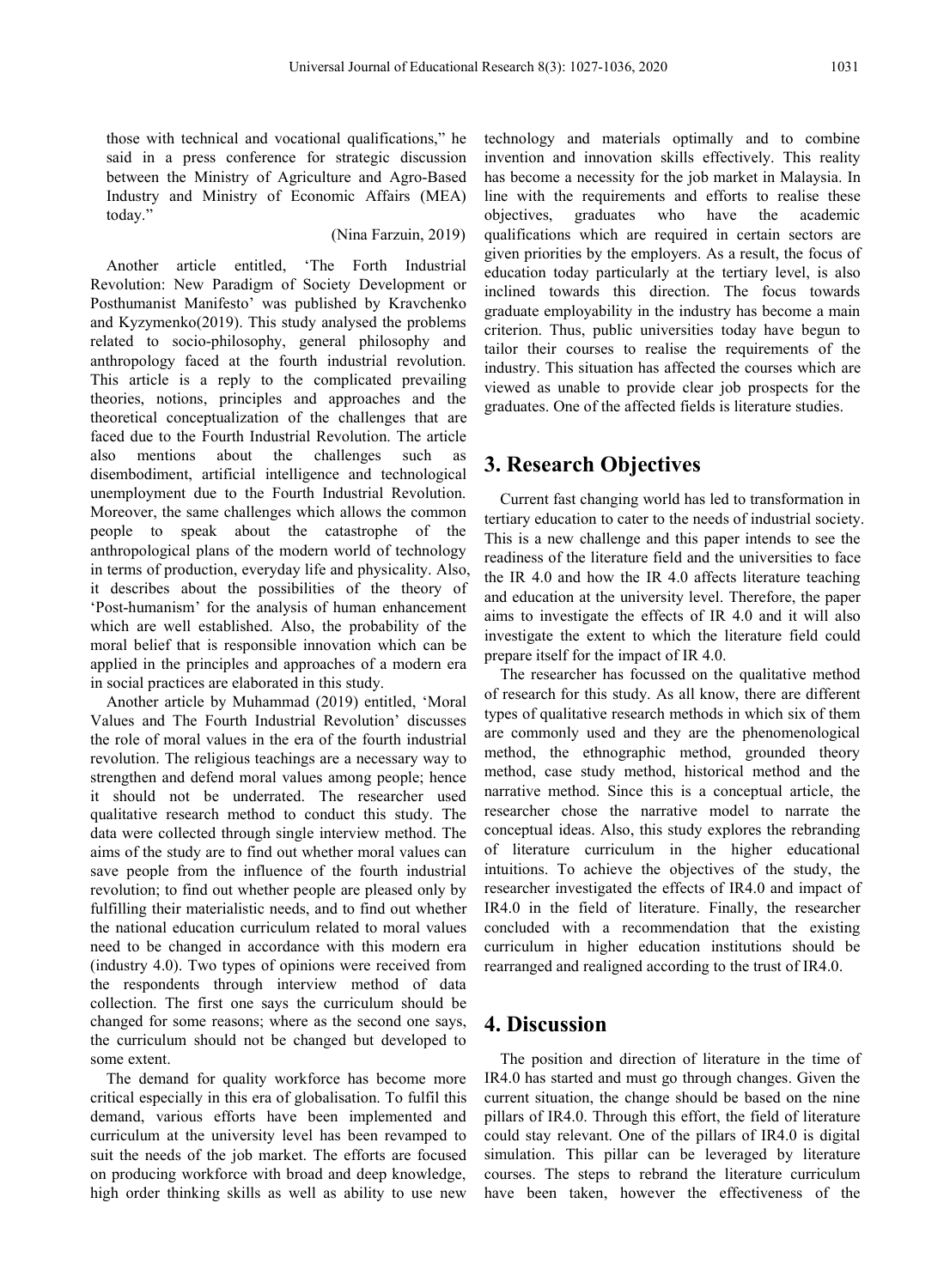implementation needs to be examined (Arba'ie, 2012). In this context, the changes must include the content of the curriculum. Among the elements that should be emphasised are students' interpersonal skills, empowering information or knowledge of literature as well as appreciating the aesthetic values which are a core element of literature knowledge. For the curriculum to meet the needs of IR4.0, it should be grounded in the effort to increase knowledge of literature without neglecting literature knowledge itself in the pursuit of connecting itself with other knowledge disciplines.

In this modern era, new media has caused deep impacts on literature. As a result, electronic literature has emerged. Electronic literature shows hybrid elements of literature and digital media (Sohaimi Abd Aziz, 2016: 15). Electronic literature includes literature pieces such as hypertext stories and poems as well as interactive stories also known as techno texts. This merge of interactive and digital elements could inject new stimulation to the world of literature. Literature genres should incorporate this development and utilise it for the growth of the literature field. One example is the poetry genre. Conventional poems are now being digitalised and this leads to the birth of more interesting and interactive poetry genres. This technology has paved the way for the introduction of digital and electronic poetry. Thus, this component has shown the ability of literature to face the era of new technological advancement. Besides, the literature landscape is also going through changes. Now, the local literature world has begun to incorporate a new branch of literature known as cyber literature. According to Rosmah (2018), cyber literature refers to cyber works which encompasses modern form of works that integrate multimedia features such as texts, colours, graphics, animations and sounds or are interactive in nature which allows responds towards readers' stimulation by using the internet link system.

By incorporating the concept of cyber literature, literature in Malaysia is trying to distance itself from the conventional printed form. This cyber medium has the potential to connect literature works with today's readers. In addition, literature needs to move in line with the technological advancement by inserting elements of IR4.0 pillars in literature education at schools and universities. With this, literature students will be able to use the knowledge of cyber literature as an asset to gain a place in various areas of the job market.

Several universities like Universiti Sains Malaysia have included courses which are inclined towards new media. Such efforts provided an added value for the literature courses offered. The new media area of study combines technology with current demands. This includes Media Critics, Media and Culture, Science Fictions and New Media, and Literature, Films and New Media. This effort begins in the first year through the Introduction to

Literature course. This curriculum could translate the of cross-disciplinary curriculum and is multidisciplinary in nature which increases the quality of the graduates.

Literature curriculum should adapt itself to the current needs by using content which is relevant to the new changes happening throughout the world. Adaptation and revamps should be carried out by considering the shifts in the current working world. In this context, the universities should be firm and brave to accept the changes. It is important to offer contemporary courses without neglecting creative industry and heritage in the new plan. For example, Universiti Sains Malaysia has employed several strategies for strengthening the power and significance of curriculum as a form of transformation mechanism in this process (Man et.al, 2017). They also added:

"[in] … the effort to revive the image of literature, the Literature Division in USM is offering Industrial Training. The objectives of this programme are to expose students to the working world, to face the latest technological development as a form of the latest knowledge in the market, to increase skills, personality and competency, as well as to establish and develop industrial networking between USM, faculties and the industry. This is an effort that will produce future generation with creative and innovative thinking."

Similarly, the University of Malaya is offering Industrial Training Course. Courses like this help the university to produce not only knowledgeable students, but also students who can empower themselves with the available opportunities in the working world. This curriculum change also improves the learning process, making it more realistic for students.

### **4.1. Realistic Curriculum Components**

University curriculum should be given due attention to prepare and equip students for IR4.0. The existing curriculum should be restructured and adapted to suit IR4.0. The first step is to determine the direction by improving the content of the curriculum. In this context, efforts to produce graduates who are knowledgeable and who can meet the aspirations of the industry should be prioritised. Therefore, the scope for teaching and learning should focus on the components that emphasise on experiencing and appreciating literature itself. It is known that many courses are only focused on the structural aspect. The new curriculum should balance the two aspects without compromising on the objective of the literature curriculum policy itself. This also involves the aspect of assessment. Course assessments which are based on projects could stimulate appreciation and nurture students' interest as well as paving the way for them to see the process of teaching and something as something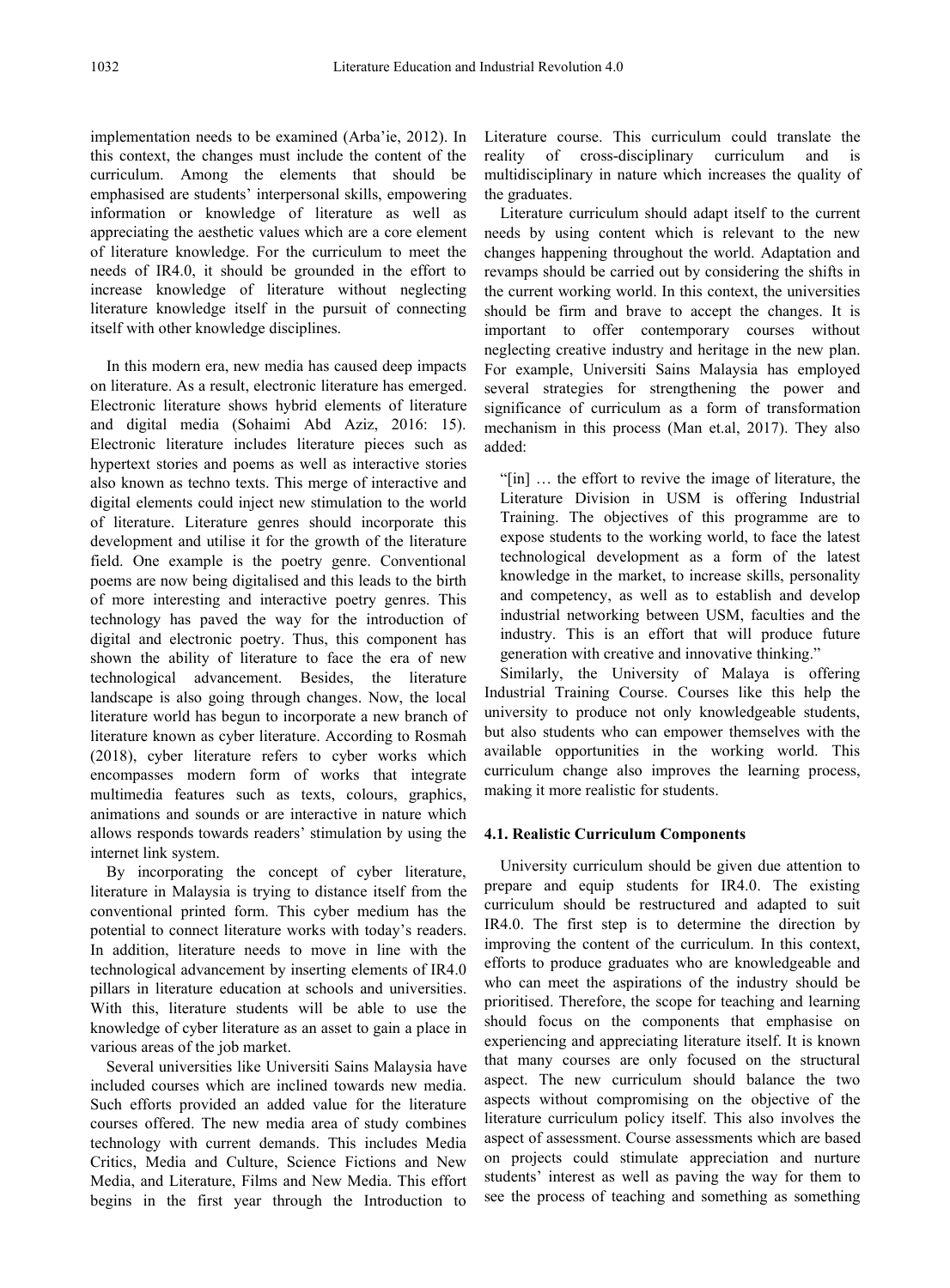relevant and closer to them. In fact, by learning how to appreciate literature works, students can enrich the skills that are much needed in the industry or job sector.

In addition, the curriculum should also consider the dimensions needed by the industry. The curriculum offered could equip students with the necessary skills expected from them if this aspect is given attention. New perspectives such as technology and current changes should also be integrated. Such curriculum could produce productive, critical and innovative graduates. The use of suitable teaching materials should be another requirement in fulfilling the demands of IR4.0. In this context, universities should look at the relevance of the courses offered. To surmise, attention should be given to the following dimensions: students, materials, teaching staff and technology as well as the pedagogy (Nambiar, Nor, Ismail & Adam, 2017). Course contents which are futuristic, incorporating creative and innovative science and technology as well as economic ability should be considered. Additionally, it is significant to consider the aspirations of the career or job sector and the current situations without compromising on the aesthetics of literature.

The curriculum content delivery system should also be properly thought out. In this aspect, an integrated and effective approach should be prioritised. Therefore, course curriculum should stress on connecting students' experience, industry's needs, course objectives and the expected environment of the future. The most effective curriculum should outline more practical learning outcomes with detailed explanations which are aligned with the job sector.

The new literature curriculum needs to also incorporate the use of information and communications technology. This is because the creative industry which has shown big potentials for literature in the recent few decades is stimulated by the growth of technology and communication. Arba'ie (2012) sees the existence of online creative and publication industry as a room for creativity which hasgreat potential and should be leveraged to lift literature as a future career and suggestion that practical and not baseless in the context of current development. Another aspect which requires proper consideration is adaptation. In the recent decades, the Malaysian industry of creative work adaptation into telemovies and films has been propelled with new momentum. If this aspect is also integrated into the new curriculum, literature could certainly strengthen its relevance and survival in IR4.0. This is because the creative industry is an important component in the industry which is grounded on knowledge-based economy. The creative industry could generate job opportunities as it could connect creation, production and effort of digitalising printed literacy documents. This is commercialisation of culture such as through advertising, publication, soft wares, computer games, electronic

publication, films, videos, photography, design, arts and crafts, music and visual presentations (Sohaimi, 2016).

Graduates who are exposed to the current knowledge of literature together with other knowledge disciplines would also fulfil the demands. This type of curriculum could act as a medium that provides room and opportunities to produce students who will fulfil the community aspiration and the needs of the job sector. Thus, the courses offered could be realised with the synergy of universities and related experts, for mutual interests. He asserts that this cooperation will strengthen the relationship and networking as partners to realise the vision of national higher education more effectively, as well as benefitting from the help of industry partners to contribute towards the development of the country, in line with the motto of "transforming higher education for the sustainability of tomorrow".

In addition, the universal significance of Industrial Revolution 4.0 is to minimise manual work including the use of human workforce. This effort is done through digitalising and widespread sharing through the internet, which is one of the pillars of IR4.0. This objective should also be integrated into the new curriculum. The work of digitalising usually includes printed manuscripts which are documented into digital forms for computerisation before they are shared through the internet network. These manuscripts include important data, historical information, video or films in disc form as well as old literature works. The literature field could also utilise digitalisation to convert old literature manuscripts into digital form. This would allow data for research materials to be brought into the era whereby the development of the industrial technology is absorbed and utilised. For example, the search engine called The Malay Concordance Project, a project by the Australia National University (ANU), is a website project that digitalises about 5.8 million literacy documents. This website contains various manuscripts of classic and pre-modern literature pieces which have been documented into digital form. Users could easily access the literacy documents using the internet. This is in line with the characteristics of IR4.0 which encourages digitalisation. In fact, the Malay Concordance Project is a form of Artificial Intelligence (AI). Thus, literature students should take the opportunity to use their knowledge of old literature obtained through the course of their study to contribute literacy documents in digital form for the Malay Concordance Project. This effort would bring positive outcome for the students who make contribution and could even earn them a place for similar jobs that suit IR4.0. Furthermore, the Malay Concordance Project has yet to digitalise various types of manuscripts and they need the cooperation from others to continue the notably a project that is currently carried out by researchers who are not from the Malay world. If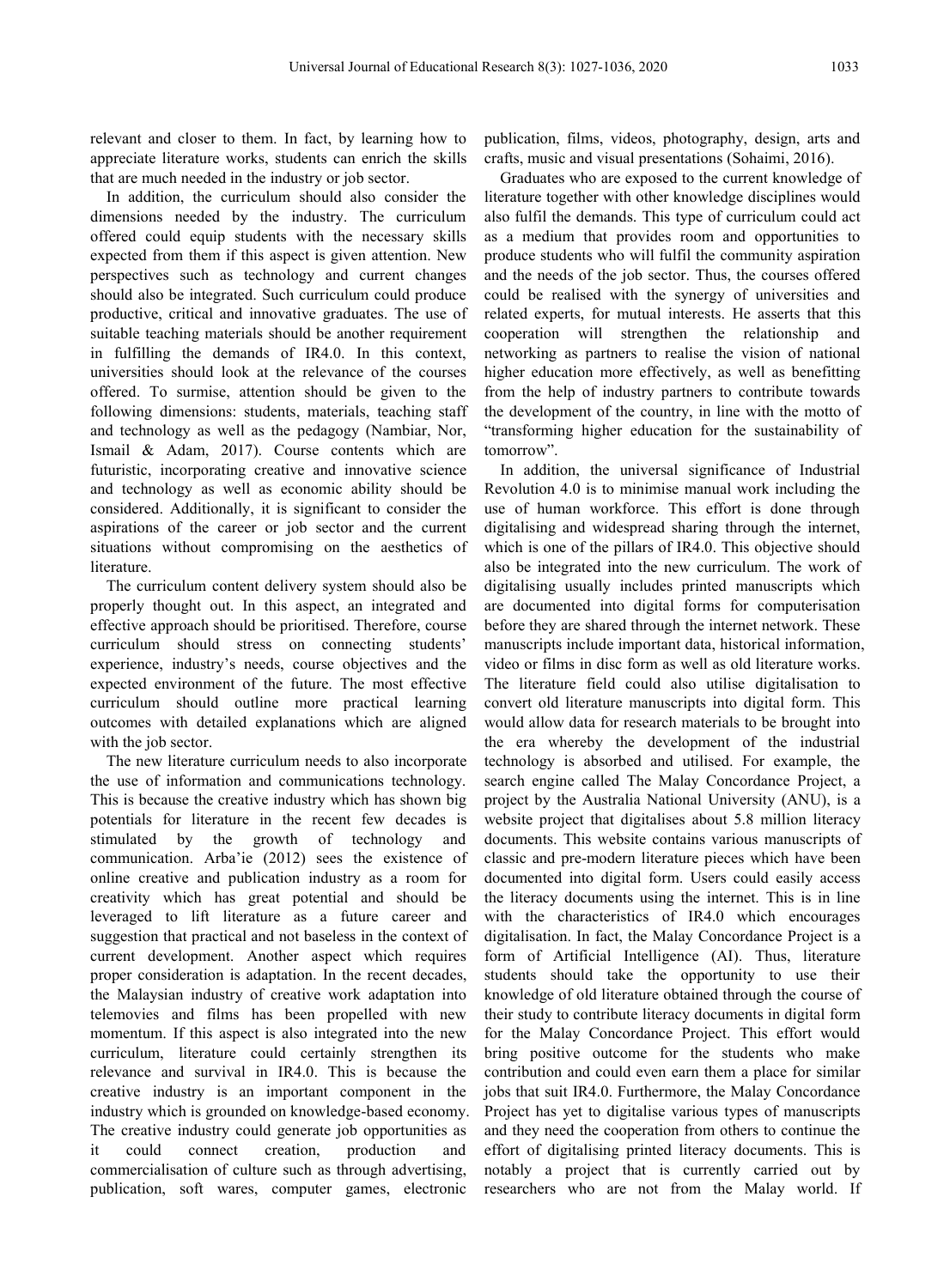Malaysia has projects similar to the Malay Concordance Project, it is without a doubt that many literature students would be able to get involved in the project and in turn, earn their place in the IR4.0 job market.

# **Age of Industrial Revolution 4.0**

The technological advances that move the world towards IR 4.0 is forcing Malaysia to also keep up with the rest of the world and prepare itself to meet the current needs. The core of IR 4.0 is the world industry technology which is now in the fourth stage after going through the first three stages in the previous industrial revolutions. According to Maynard  $(2015)$ , "there is still no universal agreement on what constitutes an industrial revolution". Admittedly, it is true that until today, there is no consensus to determine the position and direction of IR 4.0. However, it is also true that the advances in today's world industry technology are directly influencing the indicators of standards in the job sector in the current stage of world industrial revolution.

There are nine pillars of IR 4.0 with the artificial intelligence at its core. Hassan (2018) listed the nine pillars of IR 4.0 as 'Autonomous robots, digital simulation, horizontal and vertical system integration, the Internet of Things, cybersecurity, cloud computing, additive manufacturing, augmented reality and big data.' All these nine pillars of IR 4.0 may seem only related to science and technology. However, it is undeniable that arts and culture need to advance together in line with IR 4.0 today. This includes the field of literature which should be looking into suitable initiatives to face the time of IR 4.0. The literature field is not only about reading modern and traditional works of literature. It also encompasses all matters related to the society and this includes technology.

The Ministry of Higher Education has placed a platform to ensure that the Public Institutions of Higher Education in Malaysia are continuously in tune with job creators who are transforming along with IR 4.0. IHL are also planning steps through the strategy of high technology which includes IR 4.0 as one of the agendas which must be provided for students to stay in line with the country's aspirations. The changes that are happening throughout the world now will cause 60 percent of current jobs to become obsolete in the year 2050 (Zauyah & Jerina, 2018). Academic courses which are not aligned with the current changes will be facing massive obstacles.

The policies on literature in Malaysia can be viewed from the aspect of national education. The education in the country gives considerable attention to the field of literature although the focus of national education is directed towards science and technology with 60% of the focus going towards science and only 40% of the focus is on the arts stream. Thus, in preparing Malaysia for IR4.0, the field of literature must not be neglected and instead, it should be nurtured to grow along with the current age of smart computing.

**4.2. The Challenges for Literature Education in the**<br>Age of Industrial Povelution 4.0<br>Additionally, the literature subject has long been offered Literature education is introduced at the school level through the Literature Component which was introduced and first implemented in March 2000 in all national secondary schools through the Malay language subject. at the secondary school level to Form Four, Five and Six students. Literature education does not stop at the school. Literature courses are offered in several universities to all students who would like to study literature at the university level.

> The curriculum for literature education in Malaysia inculcates various knowledges to nurture the soul in the development of the society. In literature education, apart from the constructs of literary texts, other aspects related to humanity and the society are also emphasised (Sohaimi, 2016). This means that literature education not only produces literary writers and researchers; it also focuses on the human capital who will contribute to the society in line with IR 4.0. Thus, literature students today should be prepared to look for effective initiatives in their search for opportunities of self-marketability in IR 4.0. Clearly, the ones who should carry this responsibility are the students themselves. They should transform to open room and opportunities for themselves in the job market. Many think that this is solely the responsibility of the university, but we should rethink what the core task of a university is.

> IR 4.0 brings transformation and reformation into the career landscape. Due to the economic force that resulted from globalisation, the government realises that they need to be prepared to generate more graduated students who are well equipped with high knowledge and good skills so that they will be able to contribute towards the nation's development through knowledge-based economy (Sohaimi, 2016). Consequently, universities now need to be more aware and they should re-evaluate their capacity to fulfil the increasingly competitive job market demands.

> To summarise, IR4.0 which is currently happening throughout the world is forcing everyone to take swift actions, in connection with the quick growth in technological goods and smarter automated equipments. This revolution also brings along many radical changes. The rapid change in the industry means the society would have to be the driving force of IR4.0 and thus, they need to transform as well. Jack Ma says "We have to teach our kids to be very innovative, very creative" (Horowitz, 2017). This statement demonstrates that arts, including literature, are one of the areas of education that suit IR4.0 and should be studied now and in the future. This is because in the future, various knowledge and jobs in the field of science and technology will be taken over by Artificial Intelligence (AI) robots. However, the machines and robots would not be able to replace human in arts-related work such as literature. Literature writing in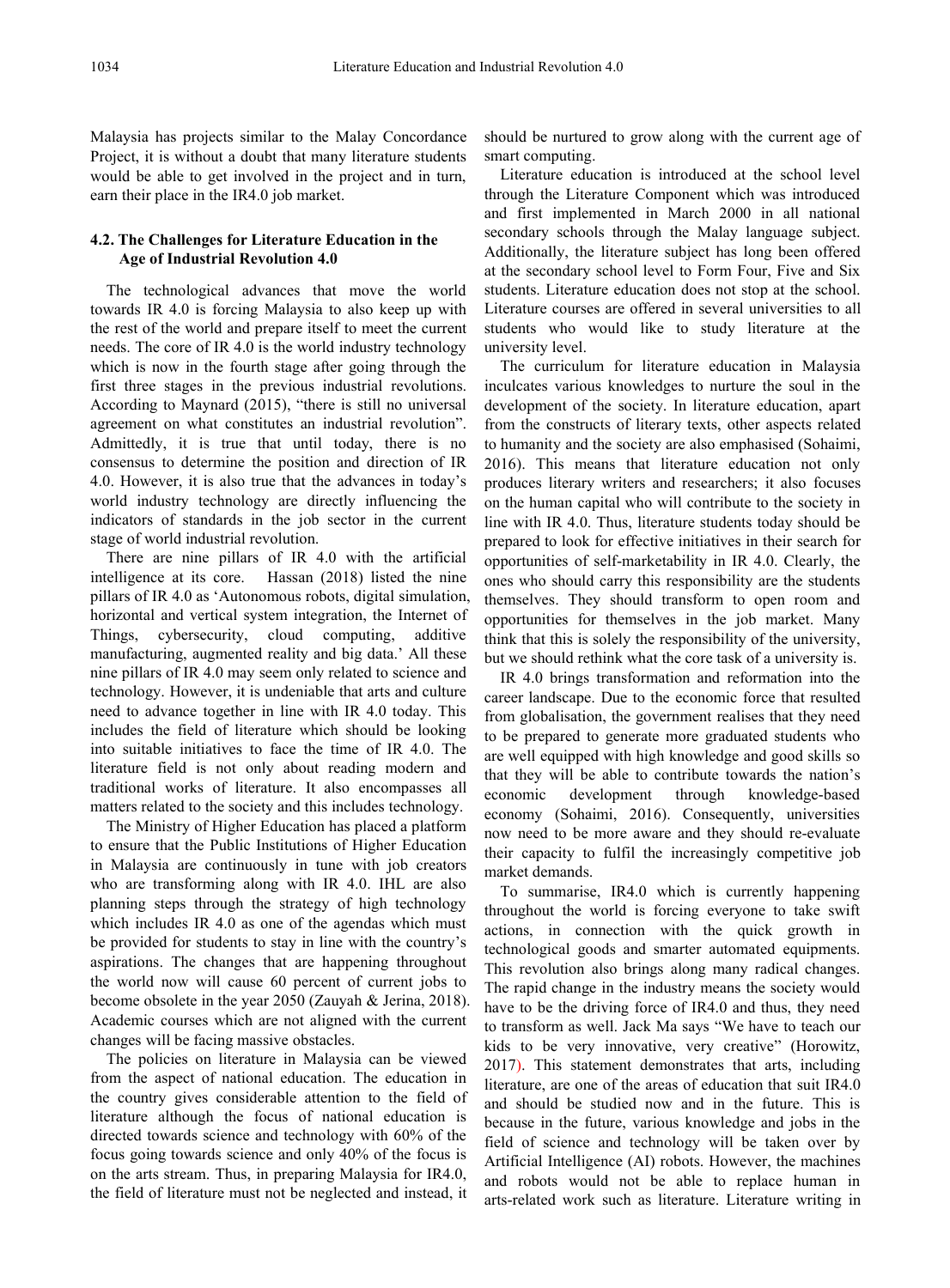education has been incorporated beginning at the school level. As such, literature students need not to worry about making this their career. According to Afandi (2017), the World Economic Forum (WEF) has outlined mastery of 4C elements and they are, critical thinking and problem solving, communication, collaboration and creativity at all stages of education, including at the tertiary level. All educational institutes in the country should take this seriously to produce holistic human capital in various digitalisation and Artificial Intelligence (AI). As such, fields. Future graduates should be ready to compete to obtain and create career opportunities at the global level in line with IR4.0 which emphasises on utilising Artificial Intelligence (AI).

Generally, students feel uninterested in a literature classroom. However, the curriculum is framed, this concept was unchanged for long decades. But after the introduction of Artificial Intelligence (AI) especially the inclusion of multimedia which plays a vital role in industry4.0, there occurred a tremendous change in teaching and learning literature. Literature education is must for all the students. Literature courses are offered starting from the schools in Malaysia. But they are restricted to a few literature elements. At present, even several universities focus on the students who would like to study literature at the university level. Cyber literature is introduced. It is a term which is used with the connection of internet. It is more ease, convenience than others and hence it can be used. By incorporating the concept of cyber literature, literature in Malaysia will fly at its peak. This cyber medium has the capability to connect literary works with the present day's audience. In addition, surely literature needs to move along with the advancement of technology by bringing the elements of IR4.0 closer. If literature moves towards the technology, then it's simple to understand the words of the great poet, William Wordsworth, literary work is the key from the heart. Hence, literature students will be able to use their knowledge through cyber literature. By getting into the cyber literature, the students will be benefitted with a special place in various fields of the job market. Moreover, they will get name and fame wherever they suit.

## **5. Conclusions**

Education is an effort to empower an individual in the working world and to nurture them into becoming skilled individuals. The literature subjects are now at an  $[2]$ important crossroad. Internal and external stakeholders should ensure good career opportunities for literature graduates. To put it simply, the literature field could provide career value for its students. The literature subjects should not be looked down upon nor should they be viewed as only suitable for the weaker students. If the curriculum and teaching approach are improved, literature graduates would be able to stand tall together with

graduates from other fields in this era of industrial revolution.

Literature students and graduates, meanwhile, need to shift from the perspective that the literature field needs to only focus on traditional matters without addressing the current time and needs. Aspirations in IR4.0 should be the catalyst and the direction for literature to meet the current career prospects which put more emphasis on IR4.0 is not a burden or an obstacle for literature students and graduates; instead, it could become the stepping stone towards making literature, a field that is loaded with creative and critical skills, as an asset for bright job prospects in IR4.0.

In other words, graduates need to change according to time. The force of rapid technological advancement could not be avoided nor controlled by anyone.Thus, graduates who aspire to go into the working world should be able to compete in the job market by equipping themselves with the skills needed to face the industrial revolution. This task requires the cooperation of everyone involved to be realised. Among the skills that graduates today should possess is the ability to produce performance as expected by the employers. This is not an easy task and it requires comprehensive planning from all stakeholders. Where there is a will, there is a way.

## **6. Limitation and Study Forward**

This conceptual paper is limited to only the historical analysis of literature studies in Malaysia and all the literature on the topics was not explored due to time constraints. Moreover, it emphasised the elements such as, students' interpersonal skills, empowering the information and knowledge of literature and can be implemented without neglecting the aesthetic value which is a core element of literature.

### **REFERENCES**

- [1] Afandi, A. (2017). Industry 4.0 changes work, lifestyle. Resource document. Berita Minggu.https://www.bharian.com.my/node/291781. Accessed 20 August 2019.
- Afterschool (2018). "13 Fields of Study with Good Career Prospects. Resource document.[https://afterschool.my/bm/berita/senarai-jawatan](https://afterschool.my/bm/berita/senarai-jawatan-kerja-terkini-paling-popular-ditawarkan-oleh-majikan-jobstreet) -kerja-terkini-paling-popular-ditawarkan-oleh-majikan-job street. Accessed 20 August 2019.
- [3] Arba'ie, S. (2012). "Students' Attitude towards Malay Literature in School". Working paper presented at the 4th Seminar on Higher Education, 22 April 2012, Universiti Putera Malaysia Serdang.